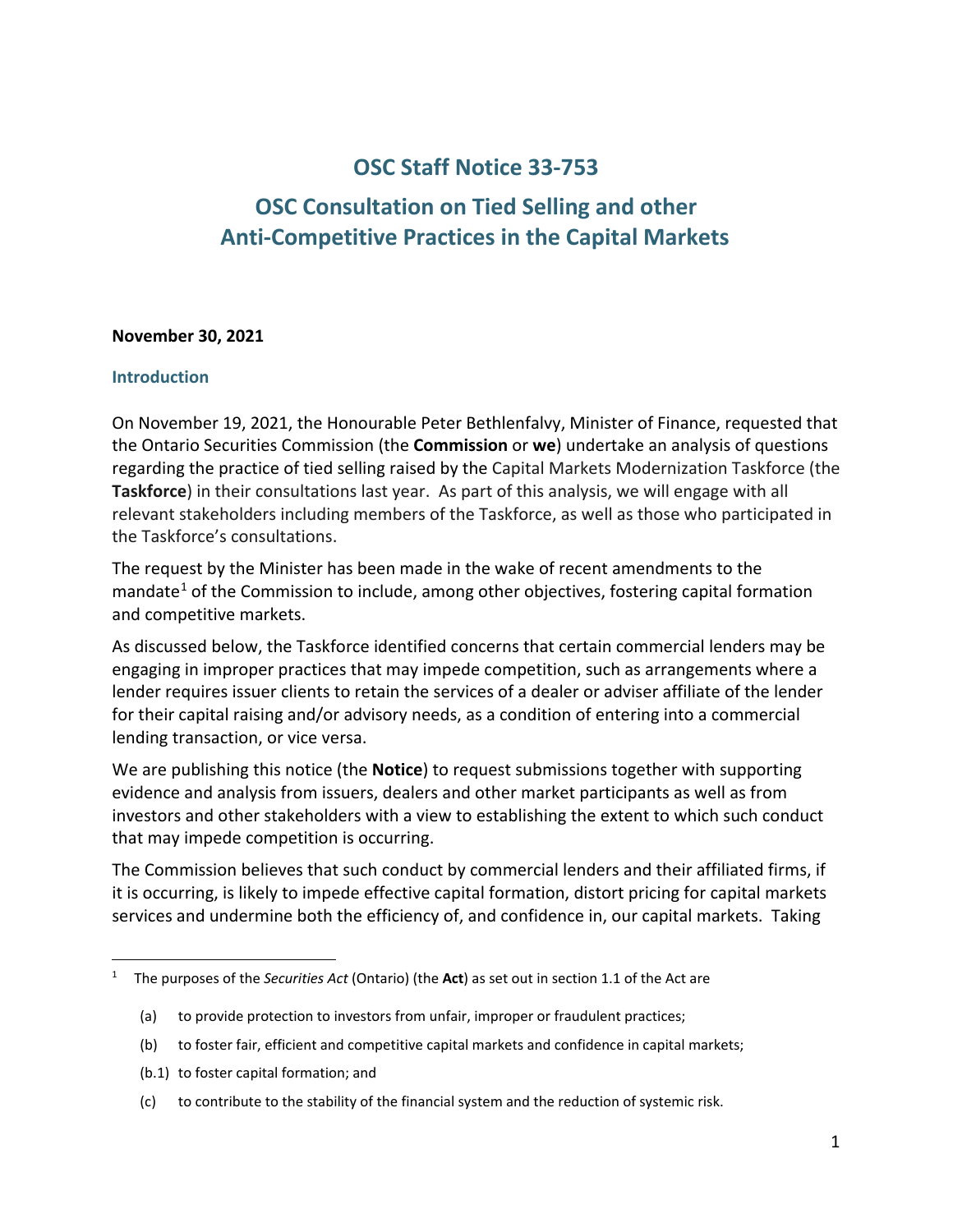steps to effectively respond to such practices is within the Commission's mandate to foster fair, efficient and competitive capital markets and capital formation.

Pursuant to Section 143.7 of the *Securities Act*, we will be reporting our findings, as well as potential recommendations, to the Minister by February 28, 2022.

# **Background**

## *The Capital Markets Modernization Taskforce*

In February 2020, the Ontario government created the Taskforce to review and modernize Ontario's capital markets regulatory framework.

In July [2](#page-1-0)020, the Taskforce published a Consultation Paper<sup>2</sup> that included a request for comment on several recommendations, including a recommendation aimed at prohibiting registered dealers affiliated with commercial lenders from benefiting from tying or bundling of capital market and commercial lending services.

In January 2021 the Taskforce released its final report. [3](#page-1-1) In the final report, the Taskforce reiterated the concern that financial institutions and other commercial lenders may be engaging in practices that impede competition, such as arrangements where a commercial lender requires clients to retain the services of an affiliated investment dealer for their capital raising and advisory needs, as a condition in commercial lending transactions: [4](#page-1-2)

Independent investment dealers and issuers have repeatedly raised the issue of intermediaries engaging in practices that may impede competition, such as arrangements where a commercial lender requires clients to retain the services of an affiliated investment dealer for their capital raising and advisory needs, as a condition in commercial lending transactions. As a consequence, issuers do not maintain existing relationships with the independent investment dealer or exempt market dealer who intermediated their early capital raising activities.

The Taskforce noted that, although the practice of "tied selling" is restricted under the *Bank Act*[5](#page-1-3) and for registered firms under National Instrument 31-103 *Registration Requirements, Exemptions and Ongoing Registrant Obligations* (**NI 31-103**),<sup>[6](#page-1-4)</sup> the Taskforce had heard repeatedly from dealers and issuers that commercial lenders, through their affiliated dealers, continue to engage in these practices. The Taskforce concluded that these practices are having a significant negative

<span id="page-1-0"></span><sup>2</sup> Capital Markets Modernization Taskforce: Consultation Paper July 2020, available at <https://files.ontario.ca/books/mof-capital-markets-modernization-taskforce-report-en-2020-07-09.pdf>

<span id="page-1-1"></span><sup>&</sup>lt;sup>3</sup> Capital Markets Modernization Taskforce: Final Report January 2021, available at: [https://www.ontario.ca/document/capital-markets-modernization-taskforce-final-report-january-2021.](https://www.ontario.ca/document/capital-markets-modernization-taskforce-final-report-january-2021)

<span id="page-1-2"></span><sup>4</sup> Ibid at p. 58.

<span id="page-1-3"></span><sup>5</sup> See Section 459.1 [*Restriction on tied selling*] of the *Bank Act* [https://laws-lois.justice.gc.ca/eng/acts/B-](https://laws-lois.justice.gc.ca/eng/acts/B-1.01/section-459.1.html)[1.01/section-459.1.html](https://laws-lois.justice.gc.ca/eng/acts/B-1.01/section-459.1.html)

<span id="page-1-4"></span><sup>6</sup> See Section 11.8 [*Tied selling*] of NI 31-103 and related Companion Policy guidance in section 11.8 of CP 31-103.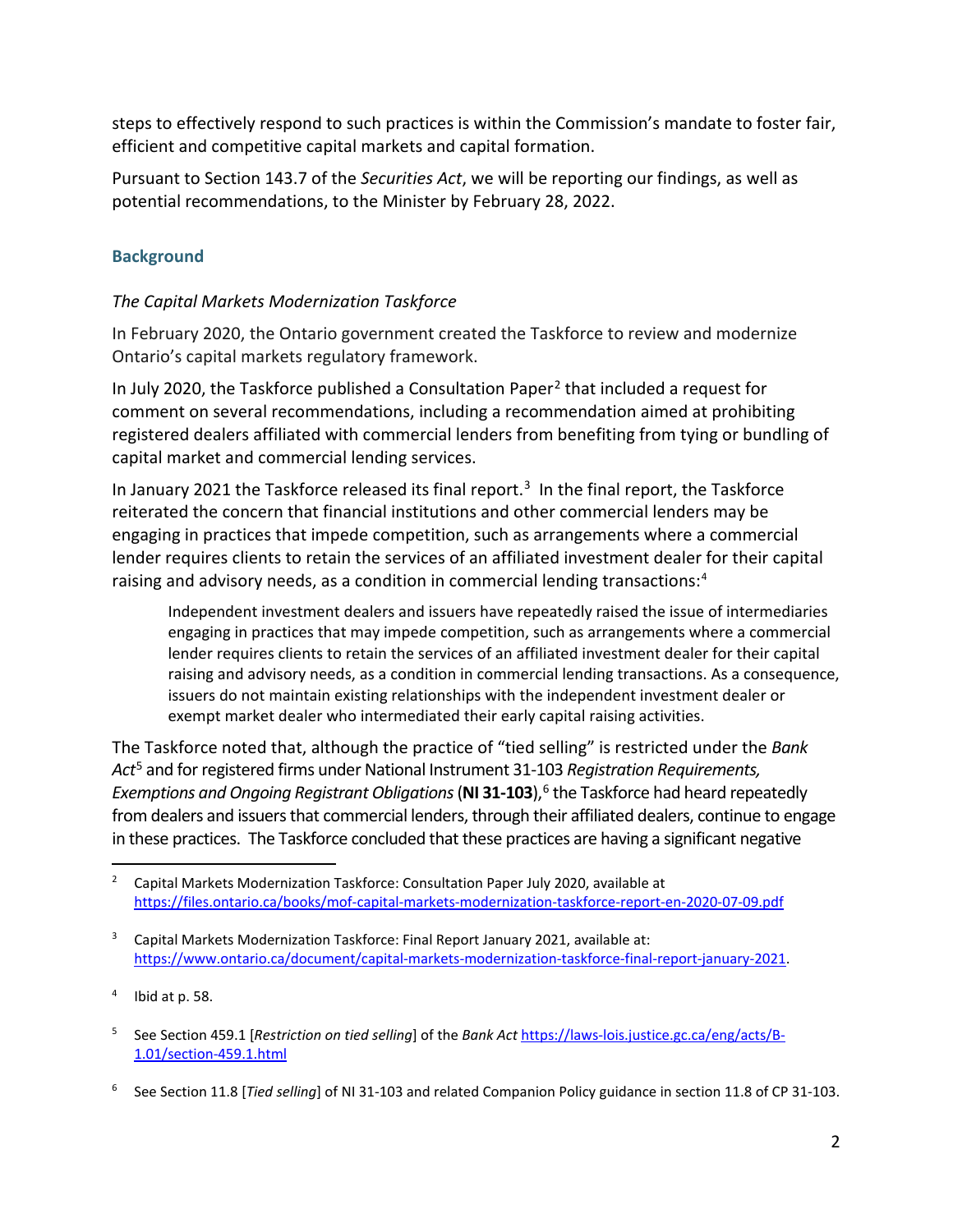impact on competition but also noted that these practices may result in lower financing costs for issuers:

We heard from multiple stakeholders that these practices are having significant negative impacts on the viability of independent dealers and on the ability of issuers to receive independent advice and on competition. However, we also learned that some intermediaries indicate that their bundling of capital markets services and other services may result in lower financing costs for issuers.

In light of these concerns, the Taskforce recommended action to enhance restrictions on tying commercial lending services and capital markets activities to facilitate growth of independent dealers and ensure issuer choice. The text of these findings and recommendations is reproduced as Appendix A to this Notice.

#### *Concerns expressed by the UK Financial Conduct Authority*

We also note that similar concerns have been identified in other jurisdictions. For example, in May 2020, the UK Financial Conduct Authority (the **FCA**) expressed similar concerns that banks may have used their lending relationships to exert pressure on corporate clients to secure roles on equity mandates that the issuer would not otherwise appoint them to.<sup>[7](#page-2-0)</sup>

We have heard credible reports of a small number of banks failing to treat their corporate clients fairly when negotiating new or existing debt facilities, as clients navigate the current exceptional circumstances. In particular, we have heard reports that banks may have used their lending relationship to exert pressure on corporate clients to secure roles on equity mandates that the issuer would not otherwise appoint them to. In some cases, these roles may be 'in name only', with few or no additional services being provided in exchange for a share of the fee pool. We will be looking into this further, but want any practice of this nature to cease immediately.

We are concerned that tying clients to take additional services, or demanding fees for services not provided is not in the best interests of those clients, distorts competition, undermines market confidence and calls into question firms' and individuals' integrity. This conduct is also likely to increase overall transaction costs for corporates trying to raise money.

This communication followed on steps taken by the FCA to prohibit the use of restrictive clauses in capital markets engagements that could limit issuers in the future choices regarding market services.[8](#page-2-1)

### **Request for submissions**

We welcome submissions on the issues discussed in this Notice and the need for regulatory or other action related to relationships involving dealers and commercial lenders. While we expect

<span id="page-2-0"></span><sup>7</sup> [https://www.fca.org.uk/publication/correspondence/dear-ceo-ensuring-fair-treatment-corporate-customers](https://www.fca.org.uk/publication/correspondence/dear-ceo-ensuring-fair-treatment-corporate-customers-preparing-raise-equity-finance.pdf)[preparing-raise-equity-finance.pdf](https://www.fca.org.uk/publication/correspondence/dear-ceo-ensuring-fair-treatment-corporate-customers-preparing-raise-equity-finance.pdf) ; See also the IOSCO Report, Conflicts of interest and associated conduct risks during the debt capital raising process - Final Report (September 2020) which references the FCA findings: <https://www.iosco.org/news/pdf/IOSCONEWS576.pdf>

<span id="page-2-1"></span><sup>8</sup> <https://www.fca.org.uk/publication/policy/ps17-13.pdf>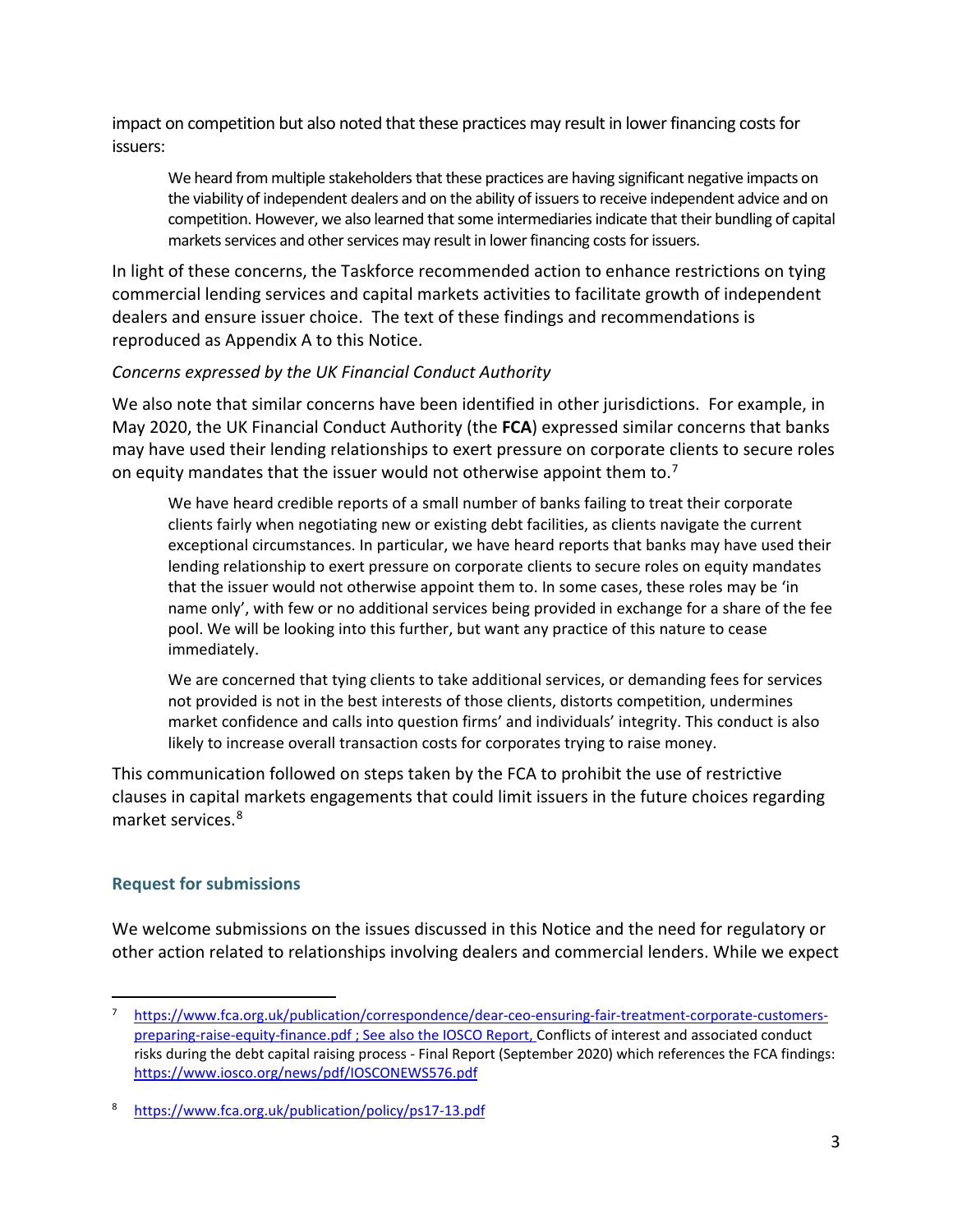that this will be a subject of ongoing concern for the Commission, we would appreciate receiving submissions to the address below by January 10, 2022 to allow us to incorporate these comments into our report and recommendations to the Minister.

The Secretary Ontario Securities Commission 20 Queen Street West 22nd Floor [comments@osc.gov.on.ca](mailto:comments@osc.gov.on.ca)

All comments received will be posted on the Commission's website at [www.osc.ca.](http://www.osc.ca/) Therefore, you should not include personal information directly in comments to be published. It is important that you state on whose behalf you are making the submission.

We have set out a series of specific questions below but also invite comment generally on any matter that is relevant to the contents of this Notice.

We are also interested in hearing from academic and regulatory experts and professional advisors in related fields, including Banking and Competition law and on the economic impact of tied selling and other anti-competitive practices.

- 1. Is there evidence of commercial lenders requesting issuer clients to retain the services of a dealer or adviser affiliated with the commercial lender to assist with the issuer's capital raising and/or advisory needs, or vice versa? If yes, please provide particulars.
- 2. To the extent there is evidence of commercial lenders requesting issuer clients to retain the services of an affiliated dealer or adviser, please explain the nature of the request. Specifically,
	- (a) Can the request reasonably be characterized as "bundling" of services or "relationship pricing", which is specifically contemplated and permitted by the *Bank Act* and NI 31-103?
	- (b) Can the request reasonably be characterized as a requirement or condition of financing; namely that the commercial lender would only make available a credit facility, or a credit facility at a more favourable cost, if the issuer client retained the services of an affiliated dealer or adviser?
	- (c) Did the request require a minimum amount of business be allocated to the affiliated dealer or adviser?
	- (d) Did the request include a condition that the issuer not retain or discontinue the use of services provided by any other dealer or adviser, such as a dealer or adviser affiliated with a competitor of the commercial lender?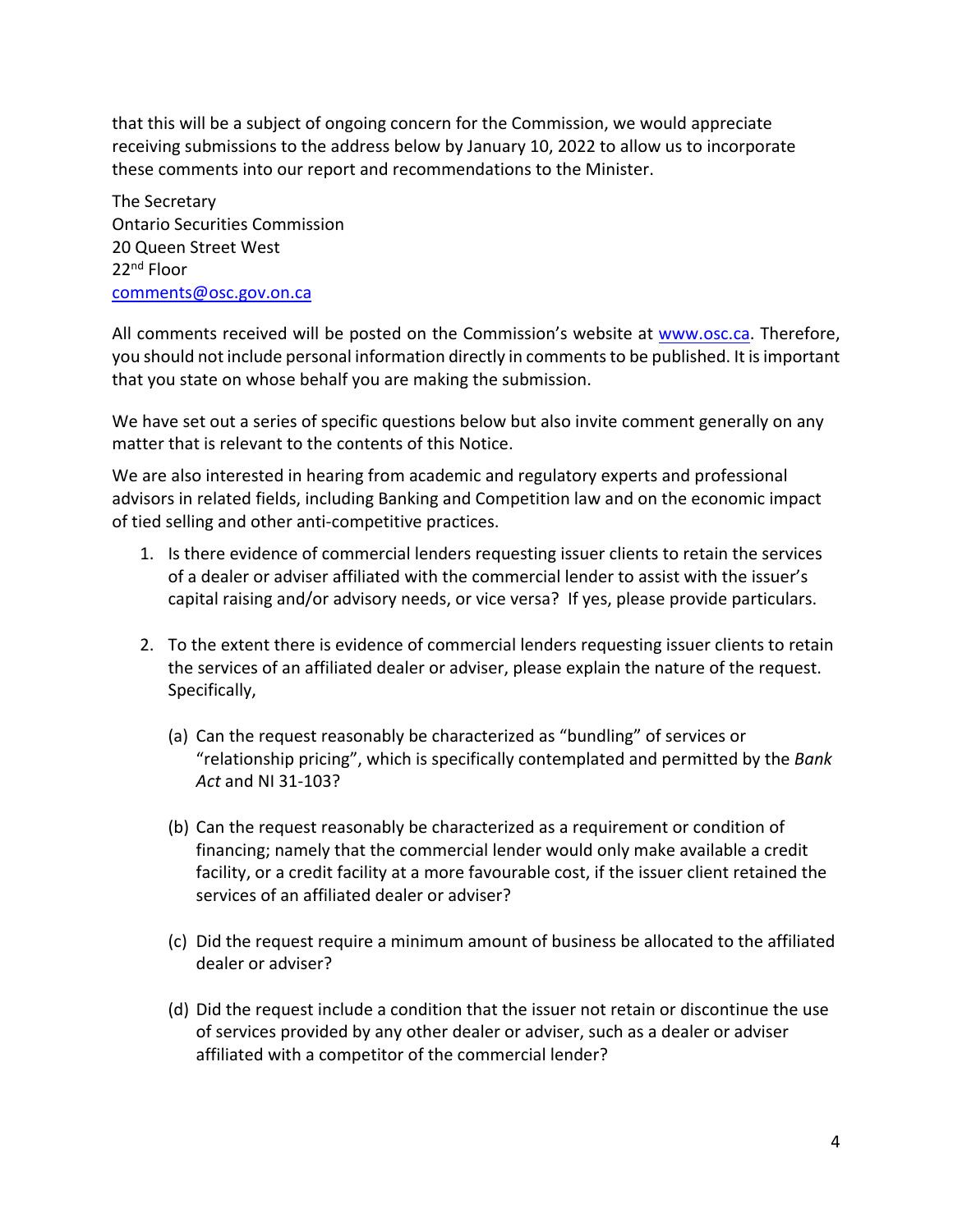- 3. Some commenters have suggested that, if improper tied selling is occurring, this should be addressed through existing enforcement mechanisms such as the *Competition Act*, the *Bank Act* and/or NI 31-103. Do you feel this is an effective way to deal with the potential concerns outlined in this Notice? If not, why not?
- 4. Some commenters have suggested that the recommendations of the Taskforce contained in the Final Report (reproduced in Appendix A) will, if adopted, restrict issuer choice and negatively impact capital raising and/or simply benefit foreign dealers at the expense of Canadian dealers. Do you agree or disagree with these comments? Please explain.
- 5. The Taskforce recommended that the Commission work with the Canadian Securities Administrators (the **CSA**) to amend National Instrument 33-105 *Underwriting Conflicts* and/or through the adoption of a local rule to require an independent underwriter in prospectus offerings in circumstances where the issuer would be considered a "connected issuer" to one or more of the underwriters involved in the offering by virtue of any commercial lending relationship between an affiliate of the underwriter and the issuer. Do you agree or disagree with this recommendation? Please explain.
- 6. The Taskforce also recommended that, where a registered firm provides capital markets services to an issuer and also has an affiliated commercial lender, there should be a ban on certain restrictive clauses in capital markets engagement letters. This includes agreements that restrict a client's choice of future providers of capital market services (as defined above), such as "right to act" and "right of first refusal" clauses, where a commercial lending and capital markets relationship exists. Do you agree or disagree with this recommendation? Please explain.
- 7. Are there any other practices that commercial lenders and their affiliated firms are engaging in that are negatively affecting competition in the Ontario capital markets?
- 8. Are there regulatory changes that the Commission should consider to increase competition for capital markets services in Ontario?

#### **Questions**

Please refer your questions to any of the following:

Lina Creta Manager, Corporate Finance (416) 204-8963 [lcreta@osc.gov.on.ca](mailto:lcreta@osc.gov.on.ca)

David Surat Senior Legal Counsel, Corporate Finance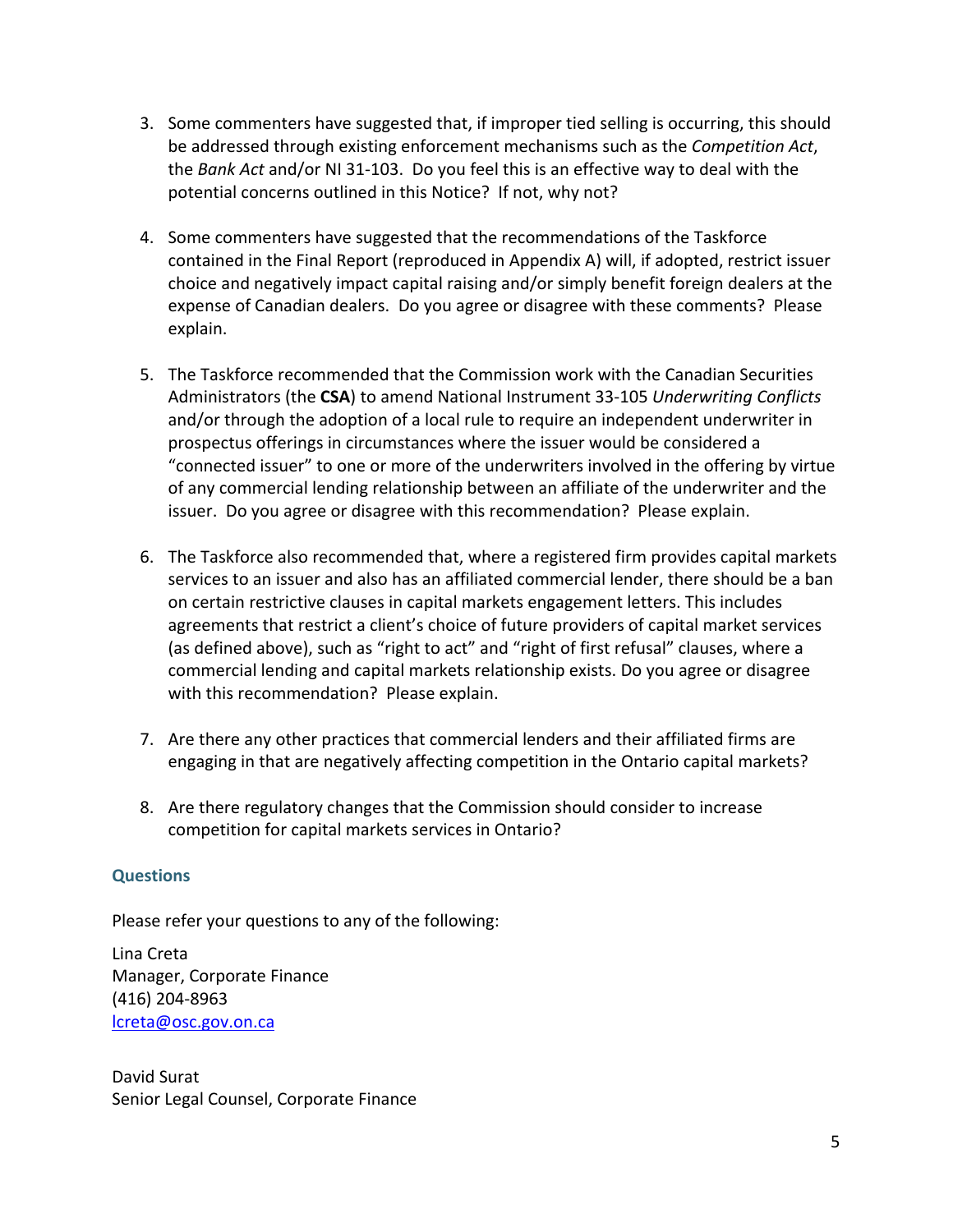(416) 593-8052 [dsurat@osc.gov.on.ca](mailto:dsurat@osc.gov.on.ca)

Dena Staikos Manager, Compliance and Registrant Regulation (416) 593-8058 [dstaikos@osc.gov.on.ca](mailto:dstaikos@osc.gov.on.ca)

Paul Hayward Senior Legal Counsel, Compliance and Registrant Regulation (416) 593-8288 [phayward@osc.gov.on.ca](mailto:phayward@osc.gov.on.ca)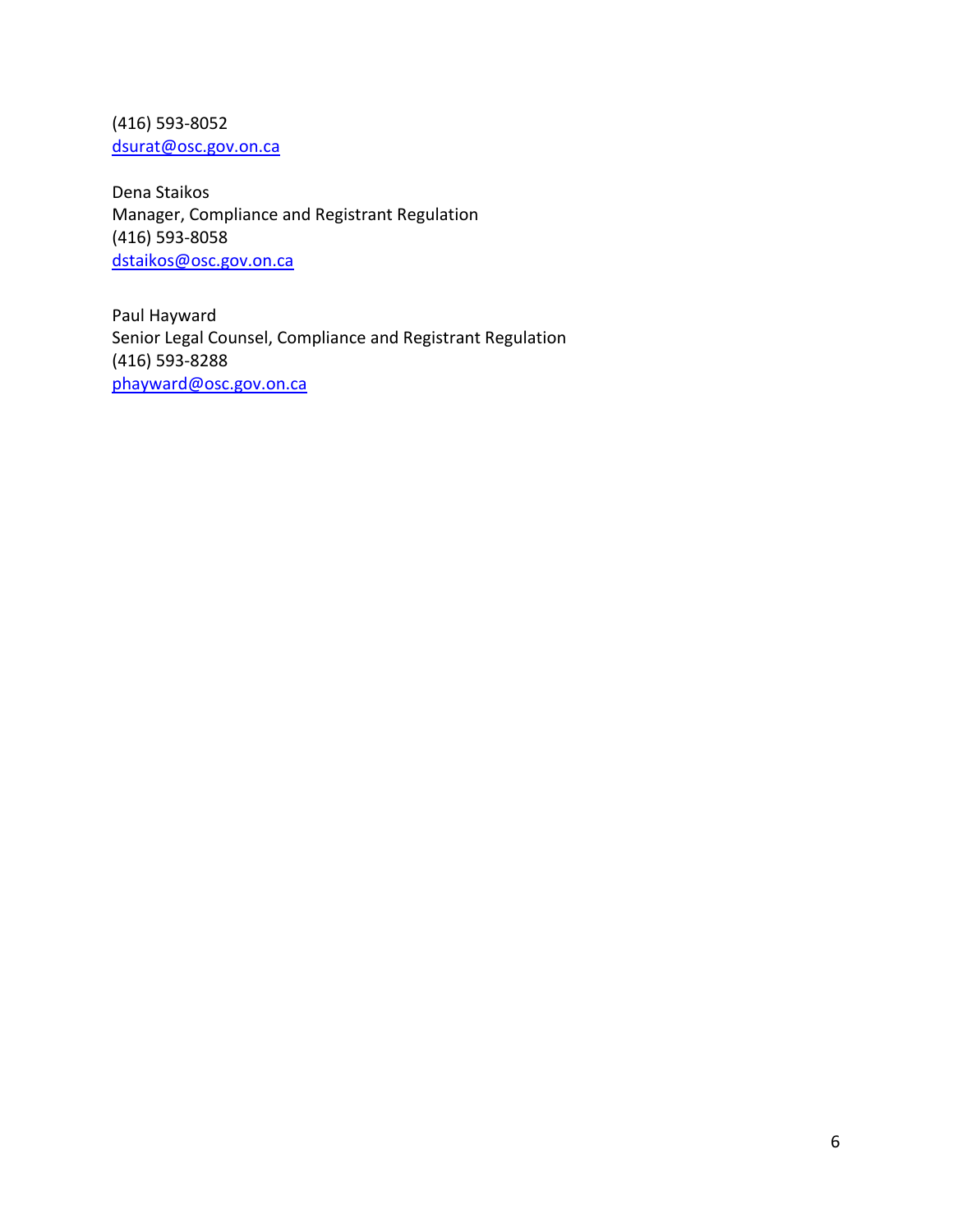#### **Appendix A**

**Excerpt from the Capital Markets Modernization Taskforce: Final Report January 2021 [9](#page-6-0)**

# 2.3 Ensuring a Level Playing Field

Healthy competition fosters fair and efficient capital markets by creating an ecosystem that can provide more choice for investors and opportunities for entrepreneurs. The Taskforce envisions a regulatory framework that leads to a level playing field between small and large market participants, where an appropriate level of competition helps grow Ontario's economy.

In our consultations, smaller intermediaries have noted the challenges and frustrations they face when they are unable to continue to assist their growing clients' needs in accessing capital. To ensure an appropriate level of competition, the Taskforce includes recommendations that aim to increase capital raising opportunities for small intermediaries and increase the variety and quality of independent investment products available to retail investors.

Globally, the relationships between investors and issuers continues to evolve. Companies and their shareholders are realizing that diverse boards and executives provide more effective and capable oversight and strategic direction.

These recommendations are aimed to drive competition among intermediaries and products and provide investors with more choice in their investment decisions.

## Enhance restrictions on tying commercial lending services and capital markets activities to facilitate growth of independent dealers and ensure issuer choice

Facilitating the incubation of entrepreneurial and venture issuers is critical for the growth of our primary market in Ontario. Independent investment dealers and issuers have repeatedly raised the issue of intermediaries engaging in practices that may impede competition, such as arrangements where a commercial lender requires clients to retain the services of an affiliated investment dealer for their capital raising and advisory needs, as a condition in commercial lending transactions. As a consequence, issuers do not maintain existing relationships with the independent investment dealer or exempt market dealer who intermediated their early capital raising activities.

Although tied selling is restricted under the *Bank Act*, as well as National Instrument 31-103, the Taskforce has heard repeatedly from dealers and issuers that commercial lenders, through their affiliated dealers, continue to engage in these practices. We heard from multiple stakeholders that these practices are having significant negative impacts on the viability of independent dealers and on the ability of issuers to receive independent advice and on competition. However, we also learned that some intermediaries indicate that their bundling of capital markets services and other services may result in lower financing costs for issuers.

<span id="page-6-0"></span><sup>9</sup> Capital Markets Modernization Taskforce: Final Report January 2021, available at: [https://www.ontario.ca/document/capital-markets-modernization-taskforce-final-report-january-2021.](https://www.ontario.ca/document/capital-markets-modernization-taskforce-final-report-january-2021)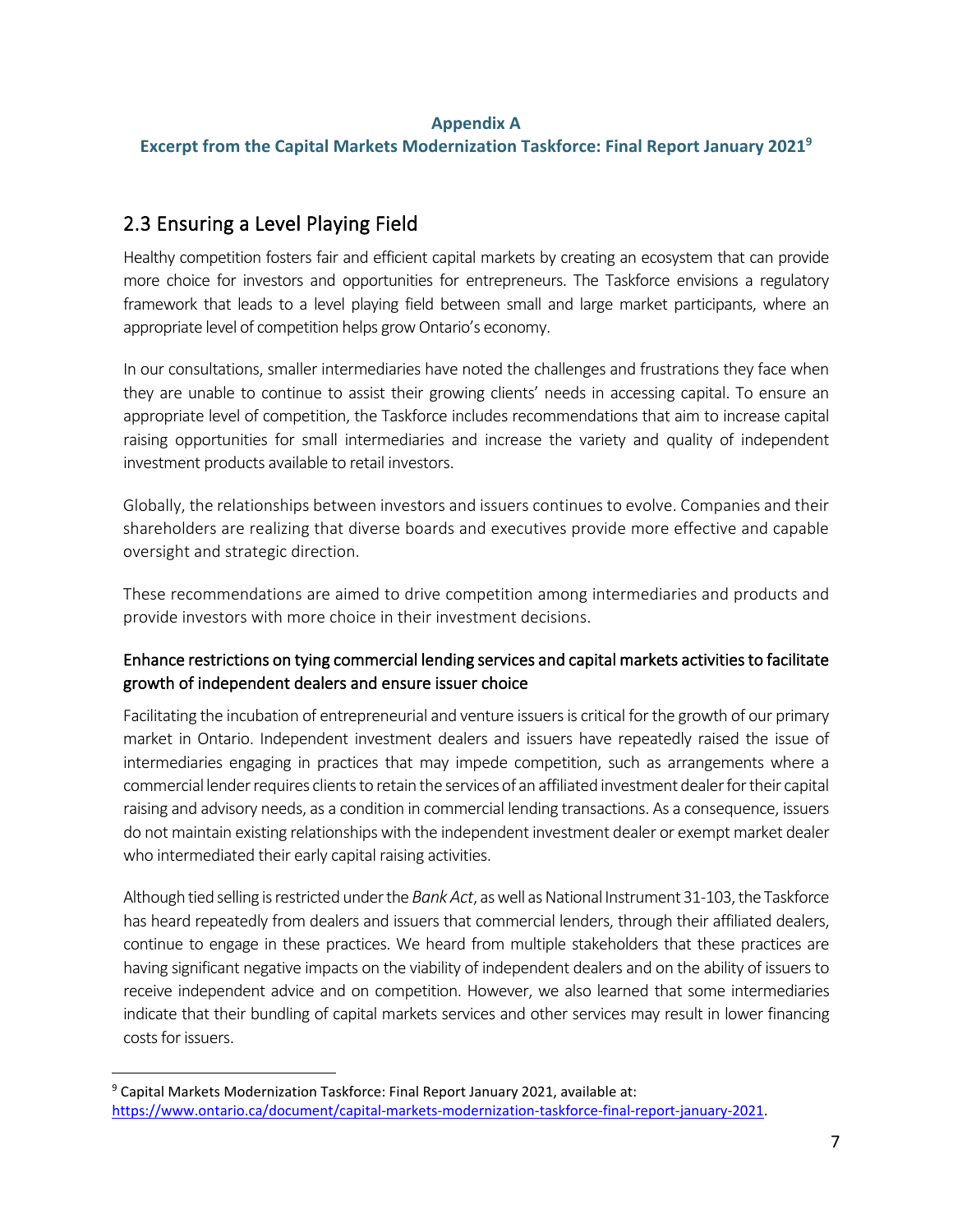Furthermore, the Taskforce heard that some commercial lenders and their affiliated investment dealers calculate their return on capital across product lines. Then, in order to meet an internally specified client threshold return, they are requiring issuers and clients to which they have extended credit to transfer capital markets business to their affiliated investment dealer.

In addition, it may not always be in the best interest of issuers to procure their underwriting and advisory services from their lender — they may benefit from independent advice.

#### **Recommendation:**

To address this concern, the Taskforce recommends the following:

1. Enhance the Tied-Selling Restriction in National Instrument 31-103

The Taskforce recommends making legislative amendments to Ontario securities legislation, including amendments to National Instrument 31-103 and/or through the adoption of a local rule, to prohibit registrants, as a consequence of an exclusivity arrangement, from providing capital markets services under certain circumstances.

An exclusivity arrangement would be defined to exist when:

- There is an outstanding loan, a loan proposed to be made or the continuation of an outstanding loan including any modification thereof, with an issuer or any affiliate; and
- In connection with such loan, a bank practically or legally imposes a requirement for such a loan to be made or maintained pursuant to an agreement, commitment, or understanding that an affiliate of the bank (typically a bank-owned dealer) be retained to provide capital markets services, as defined, for the issuer or an affiliate thereof, or be required to be retained for future capital markets services.

Capital markets services would be defined to include debt and equity financing activities such as acting as a dealer or underwriter in an equity or debt offering or negotiating a new or existing credit facility, as well as M&A advisory activities such as providing a fairness opinion on a transaction.

The Taskforce believes that providers of capital markets services should compete on their merits and that an issuer should be free to choose the registrant that best suits its needs without a concern that its choice of registrant may negatively impact the availability of credit to the issuer. Accordingly, it would be prohibited for a registrant affiliated with a commercial lender to provide capital markets services to an issuer in circumstances such as the exclusivity arrangement defined above, where the affiliated commercial lender has previously tied a decision to extend, renew or limit credit to the issuer on whether the issuer provides capital markets business to the affiliated registrant.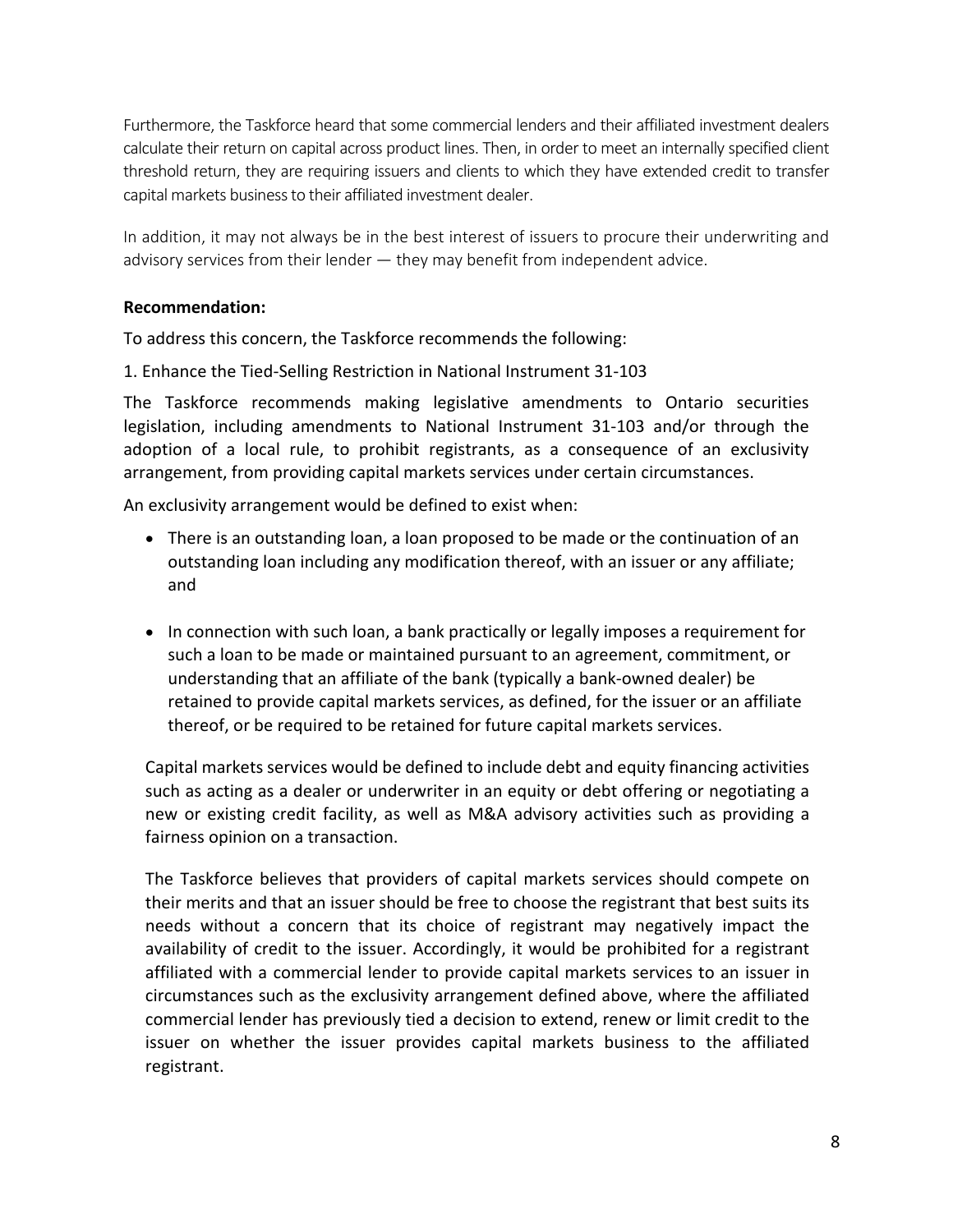### 2. Attestation

A senior officer of a registrant such as the Ultimate Designated Person, would be required to attest that no such prohibited conduct has occurred each time the registrant provides such capital markets services to a reporting issuer with whom the affiliated commercial lender has a banking relationship.

As part of the attestation, the registrant should engage with the affiliated commercial lender to ensure that such conduct did not occur. The Taskforce would expect that commercial lenders provide meaningful support and cooperation to their affiliated registrant firms in complying with this attestation requirement. If it becomes apparent that this is not occurring, the OSC should consider imposing terms and conditions on the registration of the affiliated registrant that would restrict its ability to act as a dealer or underwriter in offerings involving an issuer that has a relationship with a commercial lender affiliated with the registrant.

3. Amend NI 33-105 to require an Independent Underwriter with a Connected Issuer

The Taskforce recommends that the OSC work with the CSA to amend National Instrument 33-105 and/or through the adoption of a local rule to require an Independent Underwriter in prospectus offerings:

• The issuer would be considered a "connected issuer" to one or more of the underwriters involved in the offering by virtue of any commercial lending relationship between an affiliate of the underwriter and the issuer.

The Taskforce recommends adding a definition that considers an issuer that has a commercial lending relationship with an affiliate of the registered firm as a "connected issuer" and thus, under the new amendment to NI 33-105, at least one Independent Underwriter would be required in a syndicate.

The Independent Underwriter would be required to underwrite at least 20 per cent of the offering or receive at least 20 per cent of the total fees. These steps are carefully tailored to ensure that this requirement would be in line with provincial jurisdiction over registrants.

The Taskforce recommends that the OSC work with the CSA to update the Companion Policy to NI 33-105 to clarify that commercial lending relationships that would rely on the underlying credit of the issuer would be presumed to give rise to a connected issuer relationship.

Where part or all of the proceeds of the offering are intended to be used to repay indebtedness to a commercial lender affiliated with an underwriter involved in the offering, there exists an acute potential conflict of interest between the underwriter and the issuer. In these cases, the role of an independent underwriter in structuring and pricing the transaction is particularly important. Accordingly, the OSC should consider introducing a new requirement that an independent underwriter act as the lead